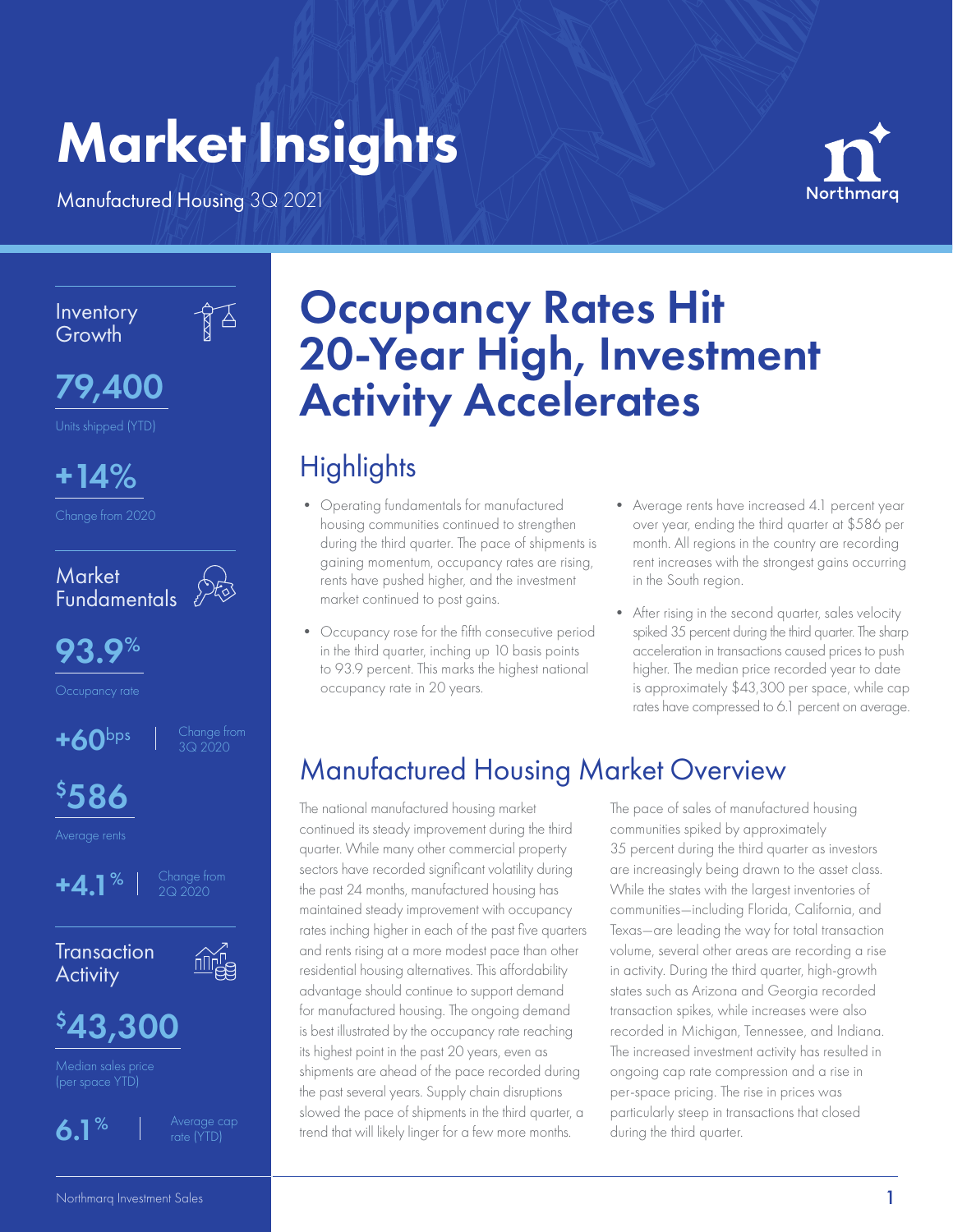# **Employment**

- The national employment market posted robust growth through the first three quarters of the year. In the first nine months of 2021, employers added back more than 5 million jobs, including the addition of nearly 1.9 million jobs during the third quarter.
- July was the strongest month of job growth during the third quarter with nearly 1.1 million jobs added, or almost 60 percent of the total for the quarter. This marked the strongest monthly gain in the national labor market since August of last year.
- Year over year through the third quarter, total employment expanded by more than 5.9 million jobs, a growth rate of 4.2 percent. Despite the additions, current employment is still down 3.1 percent from the pre-COVID peak.
- After shedding more than 4.6 million jobs in the first half of 2020, the leisure and hospitality sector posted strong gains to this point in 2021. In the past 12 months, the section added back more than 2 million jobs; employment in the sector has rebounded by 15 percent.
- The manufacturing and trade, transportation, and utilities sectors recorded gains during the past several quarters. Year over year, the trade, transportation, and utilities industry expanded by 3.6 percent, while manufacturing employment expanded by 2.9 percent.
- Employers in **California** added back more than 263,000 jobs during the third quarter, the largest quarterly job growth in the nation. Despite a gain of approximately 740,000 jobs year to date across the state, California's labor market is still down 5.6 percent from the prepandemic peak. California is expected to continue to recover in the coming quarters as the state's economy returns to more normal conditions.
- The labor market in Texas has consistently outperformed most other areas in the country in recent years. Employers in Texas added nearly 226,000 jobs during the third quarter, the largest quarterly growth in the state on record. Year over year, employers in Texas have expanded payrolls by almost 6 percent with the addition of more than 705,000 jobs.
- Job growth in **Arizona** cooled off during the third quarter following strong growth during the previous quarter. Employers in Arizona added back nearly 26,000 jobs during July through September. Year over year, employment in Arizona expanded by 4.9 percent.
- Employment additions in Florida accelerated in the third quarter, as roughly 173,000 jobs were added, building on a gain of 136,000 workers during the second quarter. In the 12-month period ending in the third quarter, the labor market in Florida has grown by 4.7 percent.
- Pennsylvania posted a fairly steady job recovery thus far in 2021 with the addition of nearly 140,000 jobs in the first nine months of the year. During the third quarter, employers in the state added back nearly 39,000 jobs. Year over year through the third quarter, employment in Pennsylvania expanded by almost 2.5 percent.

### U.S. Employment Trends



#### Sector Employment Trends





### Employment Trends by State



rces: NorthMarq, Bureau of Labo Year over Year Through 3Q 2021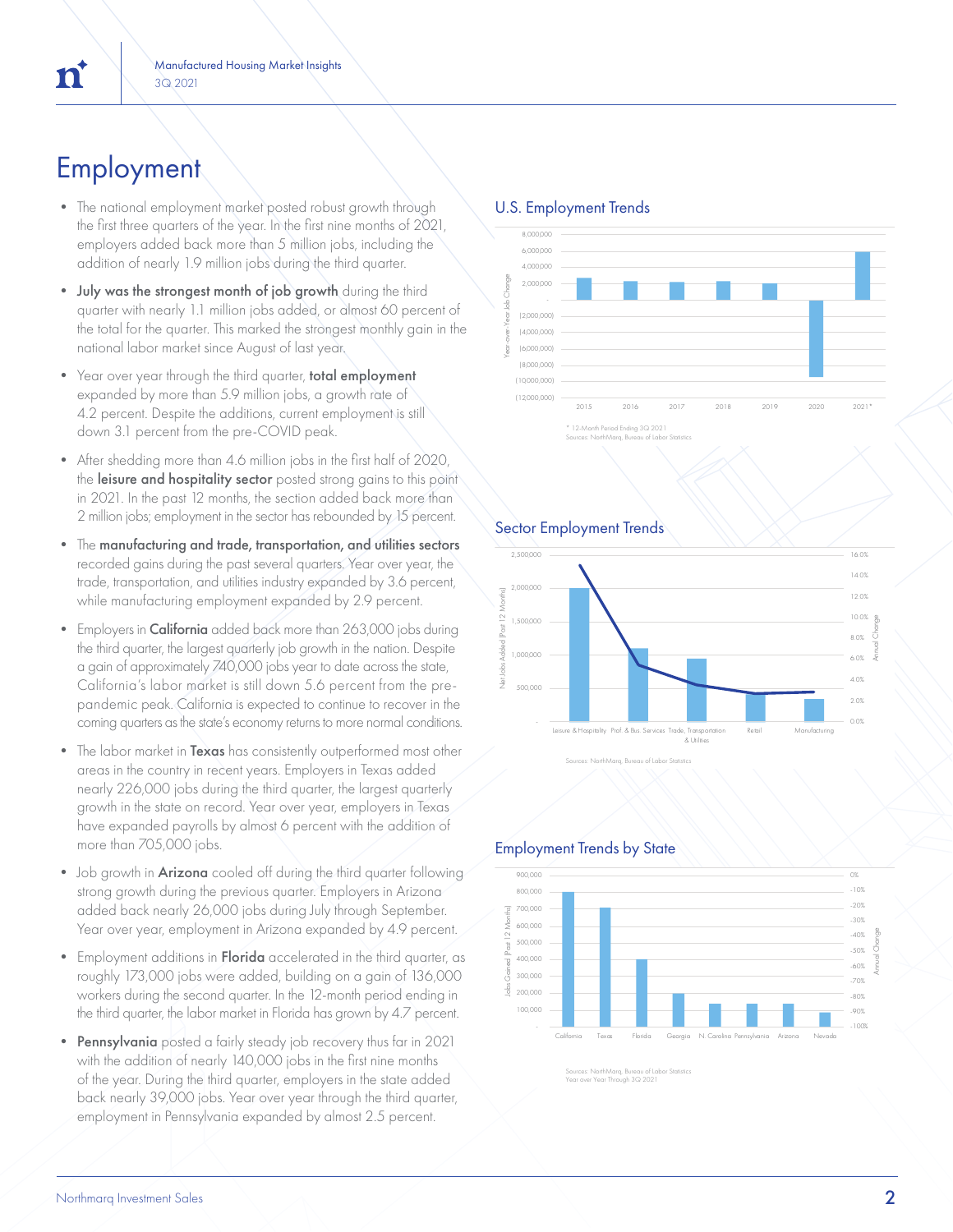# Supply Growth

 $\mathbf{n}$ 

- After peaking in the first half of this year, shipments of manufactured housing units slowed during the third quarter. Shipments totaled 25,700 units in the third quarter, 5 percent lower than the total recorded in the second quarter.
- Year to date, shipments have accelerated compared with recent years, totaling 79,400 units. Shipments through three quarters are up 14 percent compared with the same period in 2020 and are 12 percent ahead of the average pace recorded from 2017-2020.
- The top 15 states for shipments—which account for more than 70 percent of the national total inventory growth— have all posted increases in units shipped compared with last year. The average year-over-year increase is 16 percent, while a few states have posted gains of 25 percent or more.
- Nearly all of the top states for shipments are in the South region, led by Florida, Louisiana, North Carolina, and South Carolina. Year to date, nearly 22,000 units have been shipped to the South region, up 19 percent from totals one year ago.
- Shipments to the **Southwest region** are up 11 percent from 2020 levels. Texas leads the way in the Southwest and in the country, with approximately 14,000 units shipped, 10 percent higher than during the same period in 2020.
- Led by strong growth in **Michigan**, inventory growth in the Midwest is rising. More than 3,000 units have been shipped to Michigan in 2021, up 18 percent from one year ago. Shipments to the Midwest are up 11 percent year to date.
- California is one of the few states that is not posting double-digit rates of increase in shipments. Approximately 2,500 units have been shipped to California through the first nine months of this year, up just 3 percent from the same period in 2020.
- Oregon and Washington both posted annual increases of 18 percent from 2020 through the first three quarters of this year. More than 1,200 units were shipped to Oregon with an additional 1,100 units shipped to Washington. Both states face housing affordability challenges.
- Idaho has been one of the fastest-growing states in the country in recent years and shipments are rising at a rapid pace. Shipments to Idaho are up more than 40 percent from 2020 levels.



#### U.S. Manufactured Housing Shipments



### Manufactured Housing Shipments by State



Sources: NorthMarq, U.S.Census

#### Manufactured Housing Shipments by Region

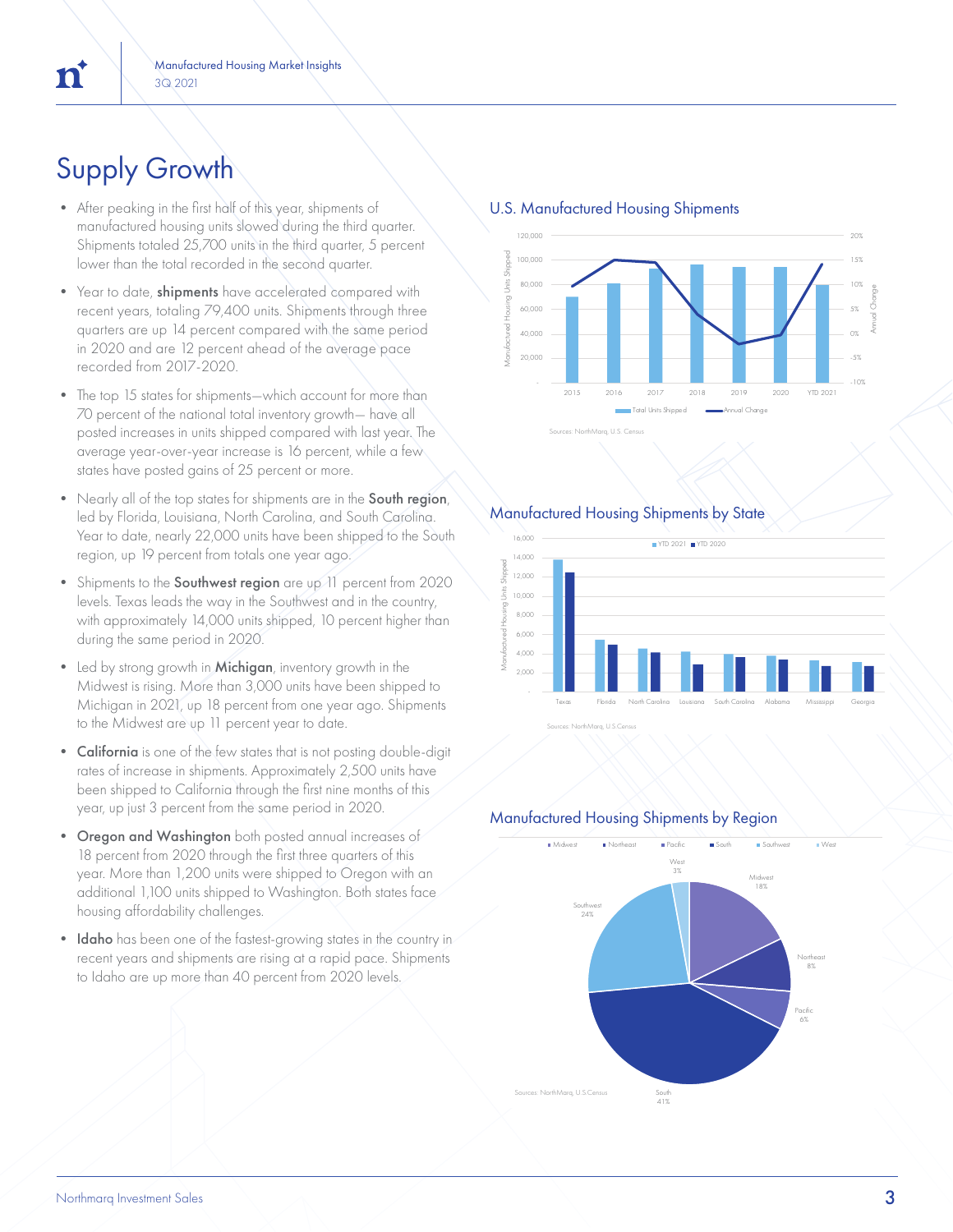# **Occupancy**

- The national occupancy rate rose 10 basis points in the third quarter, matching the increase recorded during the second quarter. The rate inched up to 93.9 percent, the highest figure in the past 20 years.
- Year over year through the third quarter, occupancy is up 60 basis points. Occupancy in manufactured housing has remained in a very tight range since the end of 2019, not ticking below 93 percent or rising above 94 percent.

# The national occupancy rate inched up to 93.9 percent, the highest figure in the past 20 years.



# **Midwest**

- Up 110 bps to 88.1 percent
- Strongest YOY occupancy increase through Q3
- Occupancy in Michigan spiked 180 bps YOY

# Pacific

- Up 30 bps in the past 12 months to 98.6 percent
- The highest figure in the country
- The rate in California is 98.7 percent

## **Southwest**

- Up 10 bps from one year ago to 94.7 percent
- Occupancy rate has averaged 94.5 percent since the beginning of 2019

### South

- Ended Q3 at 95.3 percent, up 60 bps from one year earlier
- Florida fueled the region's performance with occupancy up 50 bps YOY to 95.8 percent

"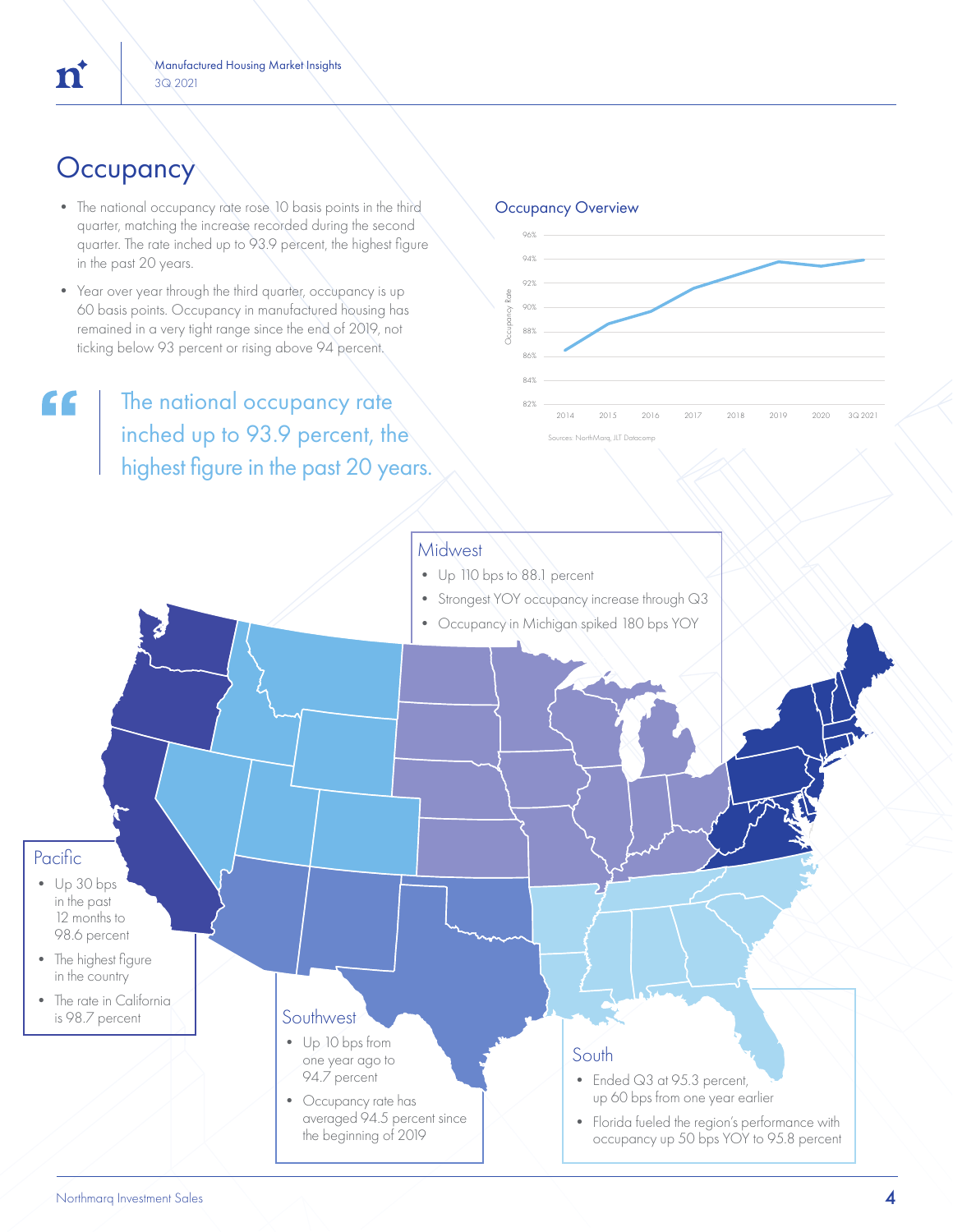- Rent growth gained momentum during the third quarter, rising 1.4 percent, building on a 1.2 percent increase in the second quarter. Average rents reached \$586 per month in the third quarter. Year to date, rents are up 3.2 percent, compared with a 2.9 percent advance during the first three quarters of 2020.
- The pace of rent growth has accelerated. Rents have expanded an average annual rate of 3.8 percent since 2018 but are up 4.1 percent year over year as of the third quarter.

# Average rents reached \$586 per month in the third quarter.

Rents Overview



# **Midwest**

- Rent growth totaled 3.5 percent YOY, reaching \$448 per month
- Michigan saw the strongest gains—rents are up 4.1 percent to \$461 per month
- Gains in Ohio reached only 1.8 percent to \$387 per month

# South

- Recording the most rapid increases
- Up 5.9 percent in the past year to \$560 per month
- One year ago, rents were up 3.5 percent

## **Southwest**

- Annual rent growth was 5.3 percent in Q3, reaching \$521 per month
- Rents in Texas are up 5.4 percent
- Arizona rents have advanced 4 percent

 $\mathbf{n}^*$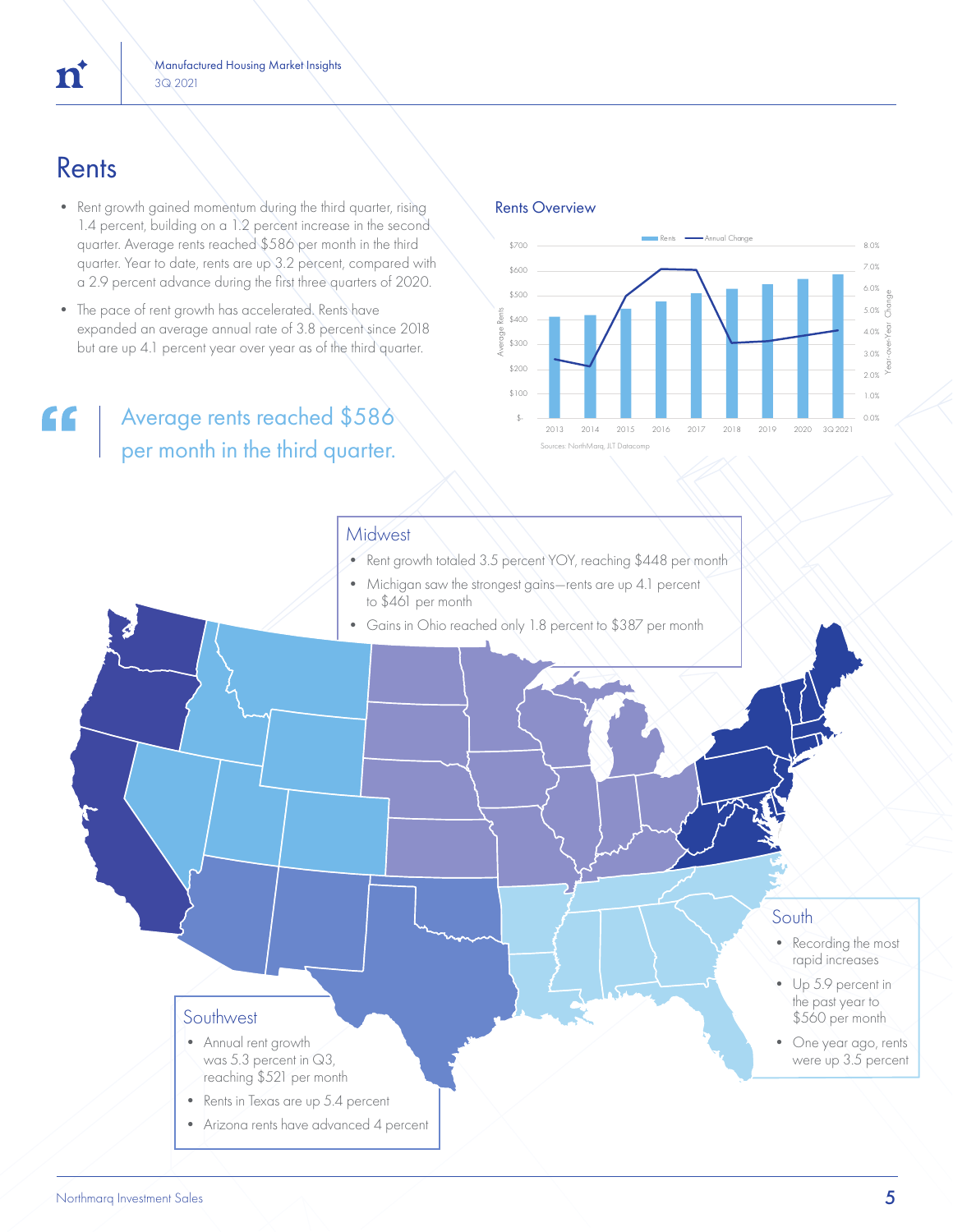# Manufactured Housing Sales

- After sales of manufactured housing communities accelerated in the second quarter, additional momentum built during the third quarter. Transaction activity spiked 35 percent in the third quarter.
- Year-to-date sales velocity is nearly identical to levels recorded during the first nine months of last year and is up 9 percent when compared with activity levels during the same period in 2019. Transaction counts in the manufactured housing sector have been more stable than in other commercial property types in recent years.
- After inching lower in the first half of the year, the median price in sales rose during the third quarter. The **median price** recorded year to date is approximately \$43,300 per space, 9 percent higher than the median price in 2020. In deals that closed in the third quarter, the median price spiked to \$52,800 per space.
- Cap rates have averaged 6.1 percent to this point in 2021, down from 7 percent in 2020. Cap rates during the third quarter inched lower, averaging 5.9 percent.
- Florida continues to record the most activity of any state. The transaction count in Florida through the first three quarters of this year makes up more than 15 percent of the total property sales throughout the country. Cap rates in the state have averaged about 5.25 percent this year, while the median price is approximately \$46,700 per space.
- California has lagged only Florida for sales activity year to date, and the state has some of the highest prices in the country. Sales in the third quarter in California eclipsed the total from the first half of the year, with several transactions taking place in the Sacramento area. The median sales price is \$70,000 per space, while cap rates have averaged 4.4 percent.
- Activity gained momentum in **Arizona** in the third quarter, particularly in larger sales in the Phoenix and Tucson areas. With activity picking up, prices have advanced. The median price in the state is approximately \$50,500 per space, while cap rates are near the national average.
- Property sales have gained momentum in Indiana, making the state one of the most active in the Midwest region. Pricing in the state is generally higher than most of the rest of the region; the median price in Indiana to this point in 2021 is \$35,300 per space with cap rates averaging 5.5 percent.
- While Florida has led the country in transaction activity, sales velocity has gained momentum in two other states in the South region since midyear. Transaction activity in Georgia accelerated and the median price in the state spiked to about \$72,000 per space. In Tennessee, several properties have changed hands priced around \$5 million; the median price in these transactions has been \$26,400 per space with cap rates near 7 percent.

# In the third quarter, the median price spiked to \$52,800 per space.

"

## U.S. Manufactured Housing Sales and Cap Rates



## Manufactured Housing Sales Prices by State